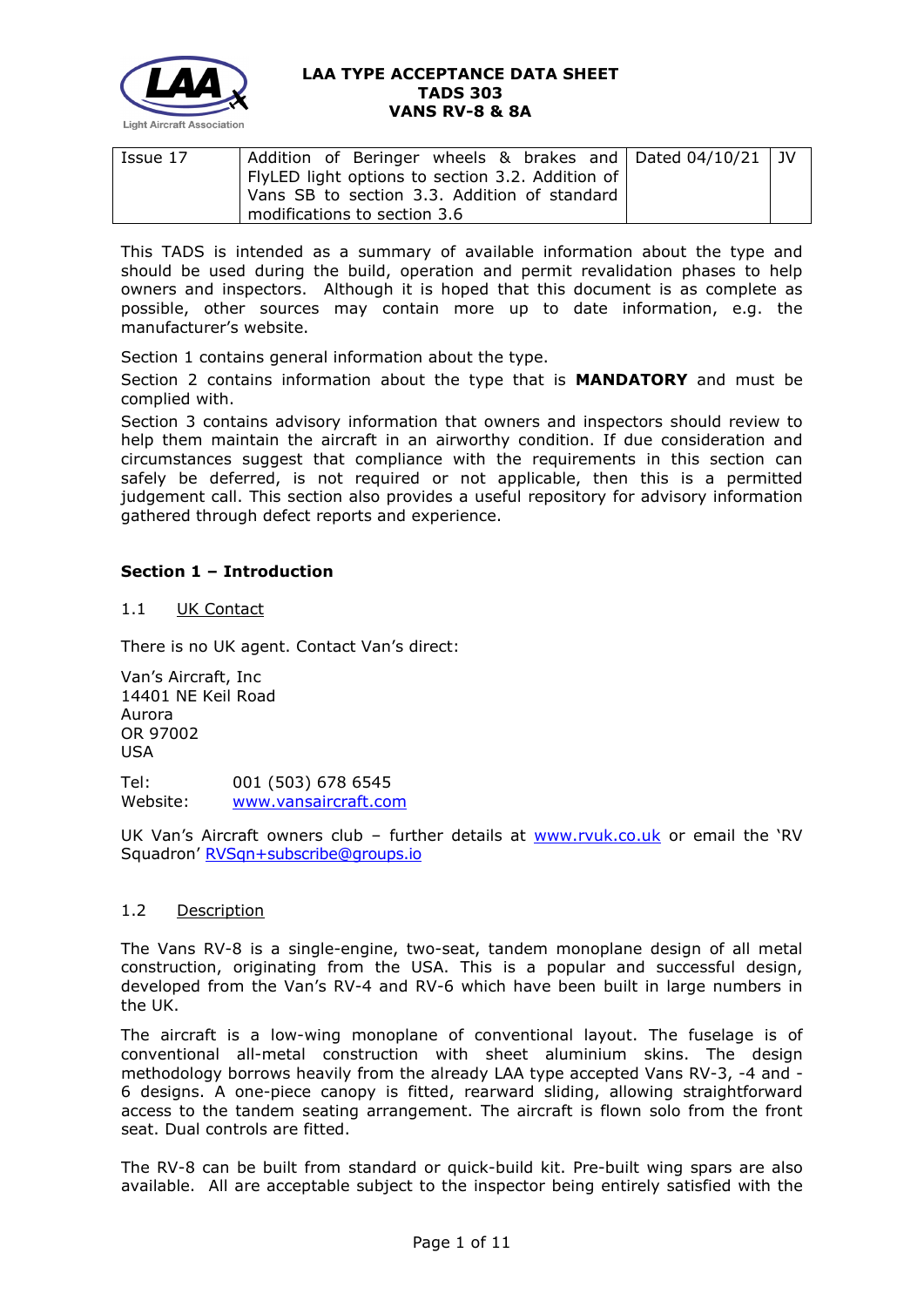

quality of workmanship of any part-built assemblies. Solid-riveted sheet aluminium construction is used throughout. Many hundreds of these kits have been sold. The aircraft is fitted with integral wing fuel tanks and sealed during construction using a proprietary sealant. For UK-built examples recommend suitable corrosion protection of aluminium airframe throughout, e.g. epoxy primer on aluminium parts and assembly compound where steel parts are assembled to aluminium parts.

The RV-8A is similar to the RV-8 except that the RV-8A has a nosewheel rather than tailwheel undercarriage.

Later aircraft fitted with the stronger -1 version of the wing kit are eligible to operate at 1600 lbs maximum aerobatic weight rather than 1550 lbs (LAA administered aircraft are cleared for aerobatics on an individual basis). According to Van's, the '-1' version wings were supplied with all kits shipped from the start of 2001 and can be identified from the kit packing list where '-1' is appended to the part number for the wing kit.

150-215 hp Lycoming O-320, IO-320, O-360, IO-360 and IO-390 engines may be fitted as recommended by Vans. Also accepted with equivalent 'XP' type engines manufactured by Superior Air Parts. Consult LAA regarding acceptable models of Superior Air Parts engines. In general, a modification application is required for electronic ignition installations on Lycoming/clone engines (see also LAA Technical Leaflet [TL 3.15: Non-Certified and Cloned](http://www.lightaircraftassociation.co.uk/engineering/TechnicalLeaflets/Mods%20and%20Repairs/TL%203.15%20Non-certified%20Lycoming%20Engines.pdf) Lycoming Engines).

Various manufacturers' propellers have been approved by LAA Engineering for installation on the RV-8/8A. These include fixed pitch and variable pitch propellers from Catto, Hartzell, Hercules, Hoffmann, MT, Sensenich, Sterba and Warnke with an associated mixture of engine types. There may be restrictions on certain propellers fitted to some engines, particularly those that have electronic ignition installed.

Note that the only propeller(s) approved for an individual aircraft are those listed on the individual aircraft's Operating Limitations document or in the [PTL/1](http://www.lightaircraftassociation.co.uk/engineering/NewMods/PTL.html) (Propeller Type List) for the type.

## **Section 2 – Mandatory information for owners, operators and inspectors**

At all times, responsibility for the maintenance and airworthiness of an aircraft rests with the owner. Condition No 3 of a Permit to Fly requires that: *"the aircraft shall be maintained in an airworthy condition".* 

## 2.1 Fast Build Kit 51% Compliance

The contents of the standard fast build kit is accepted as compliant with the 51% 'major portion' requirements on the basis that it is the same kit standard that has been accepted as 51% compliant by the FAA.

## 2.2 Build Manual

RV-8/-8A Assembly Manual and RV-8/-8A drawings. Some of the revisions to the RV-8/8A drawings issued since 2008 can be found in the [RV-8/8A Service Information and](https://www.vansaircraft.com/service-information-and-revisions/?aircraft=rv-8&doctype=all&sort=date)  [Revisions](https://www.vansaircraft.com/service-information-and-revisions/?aircraft=rv-8&doctype=all&sort=date) section of the Van's Aircraft website.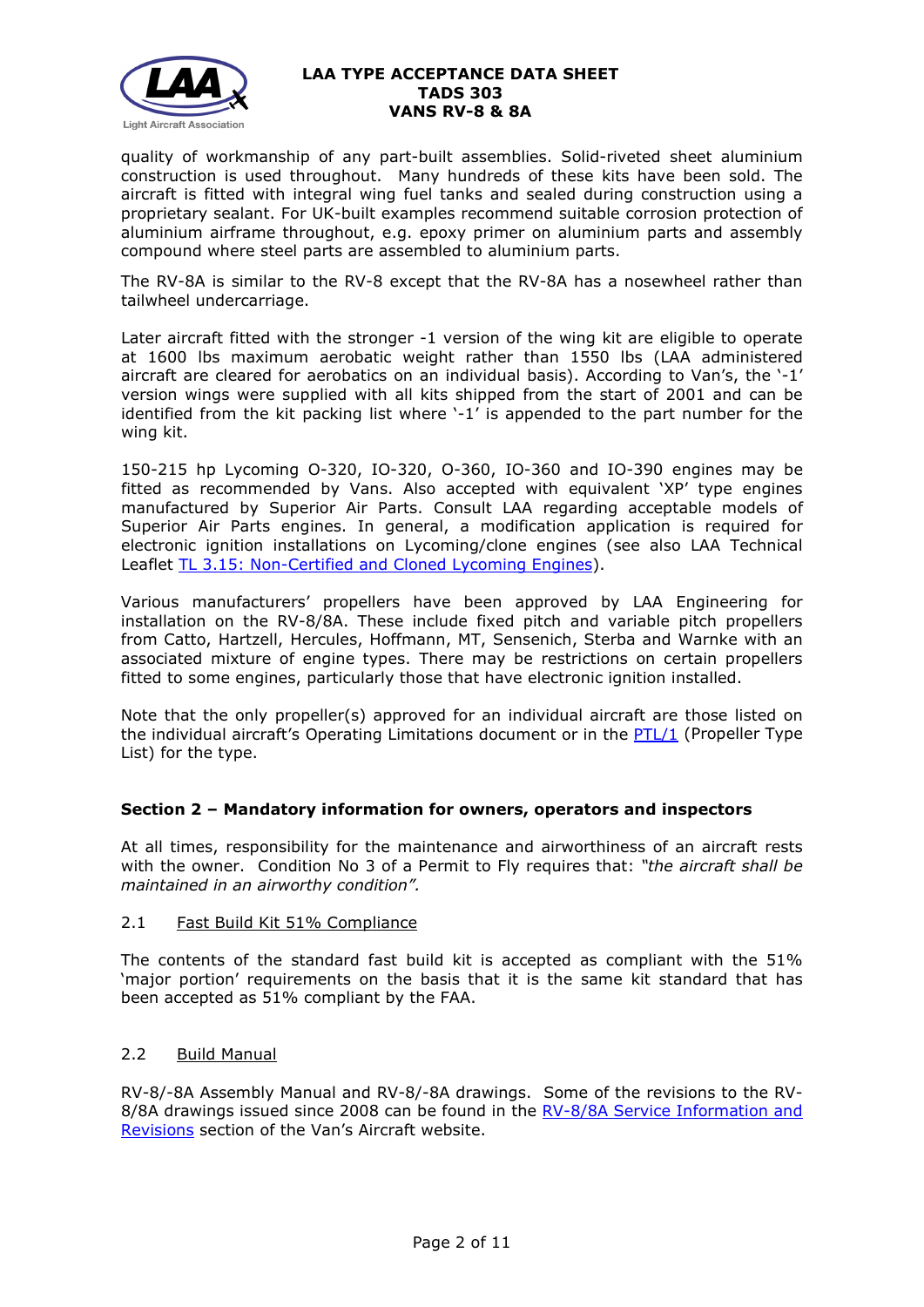

Van's Aircraft newsletter, the **Rvator**, provides useful additional guidance. Although no longer produced (Van's publish more information on their website and on 'social media', the past Rvators still provide useful information.

# 2.3 Build Inspections

Build inspection schedule 44 (Vans RV Aircraft).

Inspector approval codes A-A, A-M, or K. Inspector signing off final inspection also requires 'first flight' endorsement.

## 2.4 Flight Manual

Nil. Build manual contains section with advice on flight testing.

# 2.5 Mandatory Permit Directives

None applicable specifically to this aircraft type:

Also check the LAA website for MPDs that are non-type specific [\(TL2.22\)](http://www.lightaircraftassociation.co.uk/engineering/TechnicalLeaflets/Operating%20An%20Aircraft/TL%202.22%20non-type%20specific%20MPDs.pdf).

2.6 LAA Required Modifications (including LAA issued AILs, SBs, etc)

| Reference   | Description                                     | Applicability |
|-------------|-------------------------------------------------|---------------|
| MOD/303/001 | Inspection for cracking in tailplane front spar | All variants  |
| MOD/303/002 | Inspection for cracks in elevator forward spar  | All variants  |

Note LAA [advisory letter](http://www.lightaircraftassociation.co.uk/engineering/TADs/303/VANS%20FILLER%20CAPS.pdf) regarding water leakage past fuel filler caps dated 3.9.02

# 2.7 Additional engine operating limitations to be placarded or shown by instrument markings

Notes:

- Refer to the engine manufacturer's latest documentation for the definitive parameter values and recommended instruments.
- Where an instrument is not fitted, the limit need not be displayed.
- 2.8 Control surface deflections

| Ailerons  | Up:   | 25 to 32 $^{\circ}$ |
|-----------|-------|---------------------|
|           | Down: | 15 to 17°           |
| Elevators | Up:   | 25 to 30 $^{\circ}$ |
|           | Down: | 20 to 25°           |
| Rudder    | Left  | 30 to 35°           |
|           | Right | 30 to 35°           |
| Flap      | Down  |                     |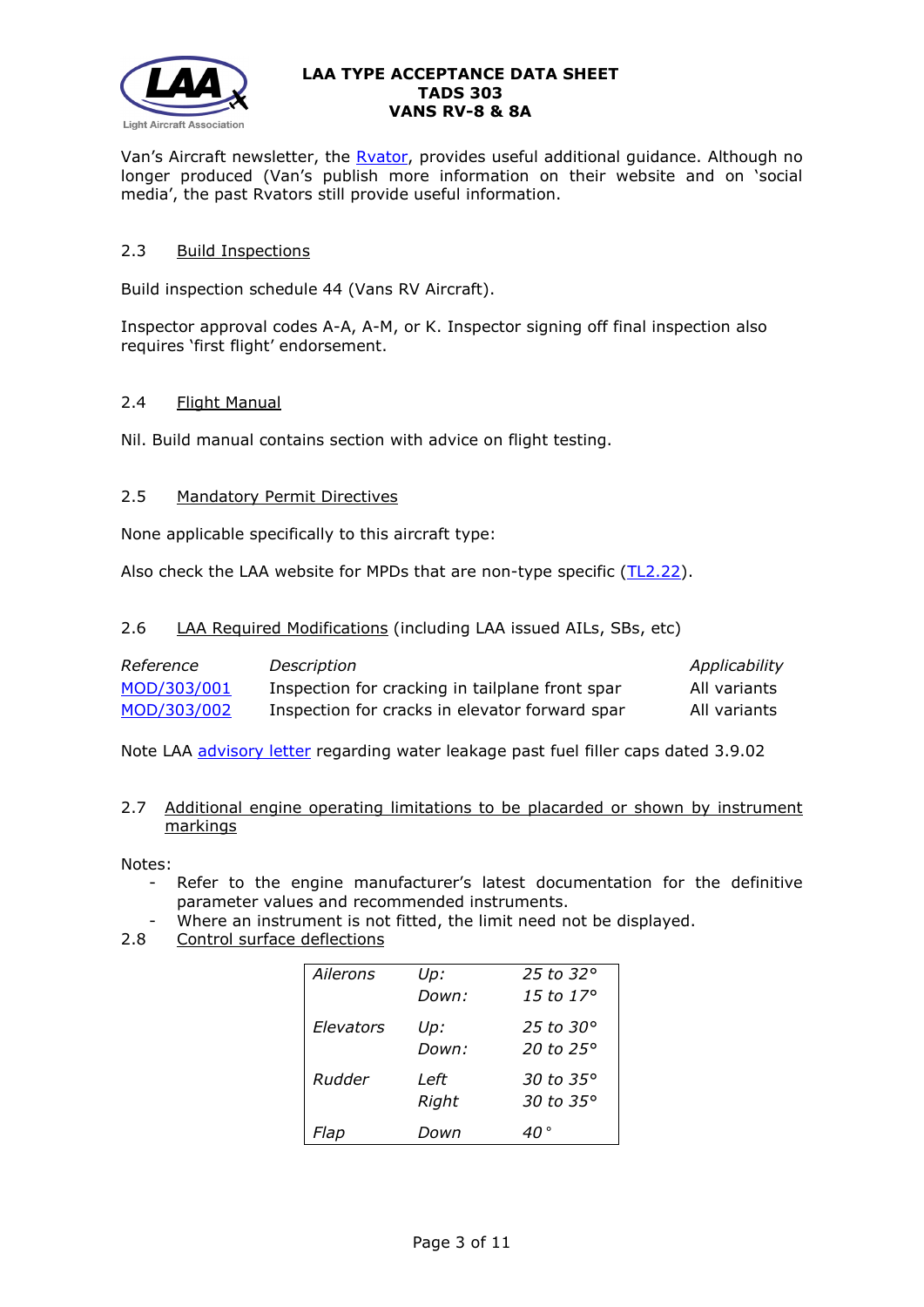

#### 2.9 Operating Limitations and Placards

(Note that the wording on an individual aircraft's Operating Limitations document takes precedence, if different.)

- 3. Maximum number of occupants authorised to be carried: Two
- 2. The aircraft must be operated in compliance with the following operating limitations, which shall be displayed in the cockpit by means of placards or instrument markings:
	- 2.1 Aerobatic Limitations Aerobatic manoeuvres are prohibited. Intentional spinning is prohibited.
	- 2.2 Loading Limitations Maximum Total Weight Authorised: 1800 lb CG Range: 78.7" to 86.82" aft of datum Datum Point is: a point 70.0" forward of the leading edge of the wing
	- 2.3 Engine Limitations Maximum Engine RPM: 2700 (2600 rpm when Sensenich 70CM 2-blade metal propeller fitted to O-320 or IO-320 engines)
	- 2.4 Airspeed Limitations Maximum Indicated Airspeed ( $V_{NE}$ ): 230 mph IAS Max Indicated Airspeed Flaps Extended: 110/100 mph IAS
	- 2.5 Other Limitations The aircraft shall be flown by day and under Visual Flight Rules only. Smoking in the aircraft is prohibited. Solo from front seat only.

Additional Placards:

"Occupant Warning – This Aircraft has not been Certificated to an International Requirement"

A fireproof identification plate must be fitted to fuselage, engraved or stamped with aircraft's registration letters.

When certain types of propeller are fitted to the RV-8, RPM 'avoid bands' are necessary as specified by the propeller manufacturer, in which case these must also be placarded.

Hartzell blended airfoil HC-C2Y or –C2YR propeller used on an RV-8 with 360 engines and FADEC or LASAR ignition require additional engine rpm and manifold pressure limitations apply (cross refer notifications [N Hartzell HC-C2YK-1BF](http://www.lightaircraftassociation.co.uk/engineering/TADs/303/Hartzell_c2yr.pdf) and [N Hartzell HC-](http://www.lightaircraftassociation.co.uk/engineering/TADs/303/Hartzell_c2yk.pdf)[C2YR-1BF\)](http://www.lightaircraftassociation.co.uk/engineering/TADs/303/Hartzell_c2yk.pdf).

When a three-blade constant speed propeller is fitted, a placard stating: 'minimum indicated airspeed for power-off approach, 80 mph IAS' (due to braking effect when discing) is required.

Aerobatic approval is subject to individual assessment and flight tests including spin testing. For those aircraft cleared for aerobatics and spinning, the following alternative/additional operating limitations and placard requirements apply: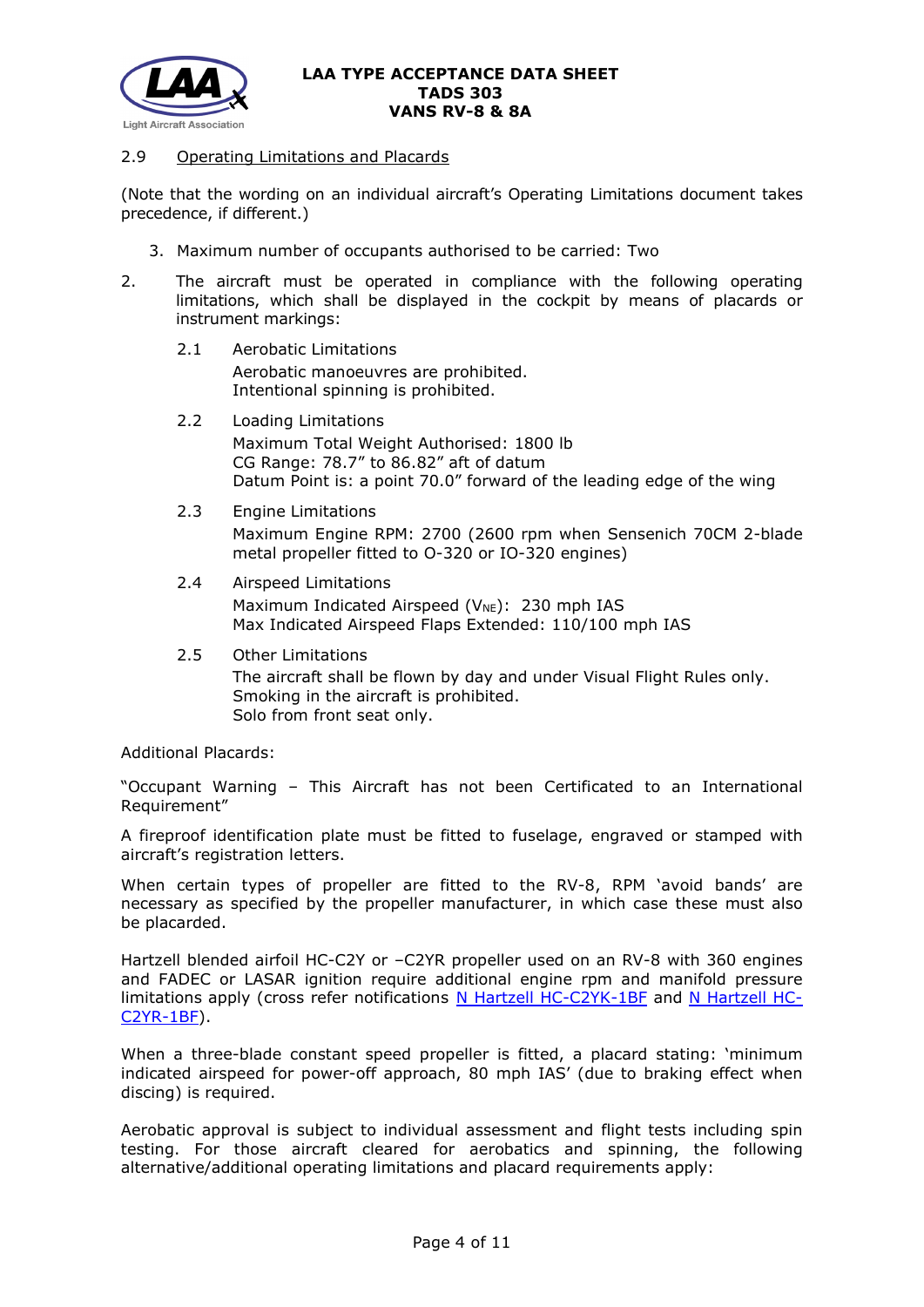

## Aerobatic Limitations

Alternative limitations for those individual aircraft cleared for limited aerobatics:

Intentional spinning is permitted not exceeding two turns. The following aerobatic manoeuvres only are permitted, not exceeding +6g or -3g Maximum airspeed for full control deflection,  $VA = 142$  mph IAS

| Manoeuvre                | Entry air speed |
|--------------------------|-----------------|
| Inside loop              | 150 mph         |
| Aileron/slow/barrel roll | 135 mph         |
| Stall turn               | 140 mph         |
| Roll off the top         | 160 mph         |
| Cuban eight              | 160 mph         |

Loading Limitations Maximum aerobatic weight: 703 kg (1550 lb) (1600 lb if '-1' wing fitted) CG Range for aerobatic and spinning: 78.7" to 85.3" aft of datum.

Aircraft cockpit to be placarded: "Warning: this is a high-performance aircraft in which care is required particularly during aerobatic manoeuvres to avoid exceeding structural limits and/or maximum permitted airspeeds".

2.10 Maximum permitted empty weight

N/A

## **Section 3 – Advice to owners, operators and inspectors**

3.1 Maintenance Manual

Nil. In the absence of a manufacturer's schedule, LAMS can be used as a guide to required inspections and this is reflected in the check list in Section 1 of the LAA's FWR-1 Permit to Fly revalidation application form.

Alternatively, the LAA Generic Maintenance Schedule may be used. Further details can be found in the [Aircraft Maintenance](http://www.lightaircraftassociation.co.uk/engineering/Maintenance/Aircraft_Maintenance.html) section of the LAA website.

Van's [RV-8/8A Service Information and Revisions](https://www.vansaircraft.com/service-information-and-revisions/?aircraft=rv-8&doctype=all&sort=date) should also be reviewed regularly. Maintenance is typical of riveted aluminium alloy airframe.

Engine maintenance as appropriate to the engine manufacturer's advice, e.g. Lycoming (further reference information can be found in LAA [TADS E04: Lycoming\)](http://www.lightaircraftassociation.co.uk/engineering/TADs/E04%20LYCOMING.pdf).

#### 3.2 Manufacturer's/Standard Options

Van's offer a great number of options in their catalogue of accessories, the majority of which are accepted by the LAA. Refer to LAA Technical Leaflet  $TL\ 3.08$  for details.

Some examples of the RV-8 and -8A may be cleared for limited aerobatics. This is subject to a number of special requirements and a special flight test. A G meter must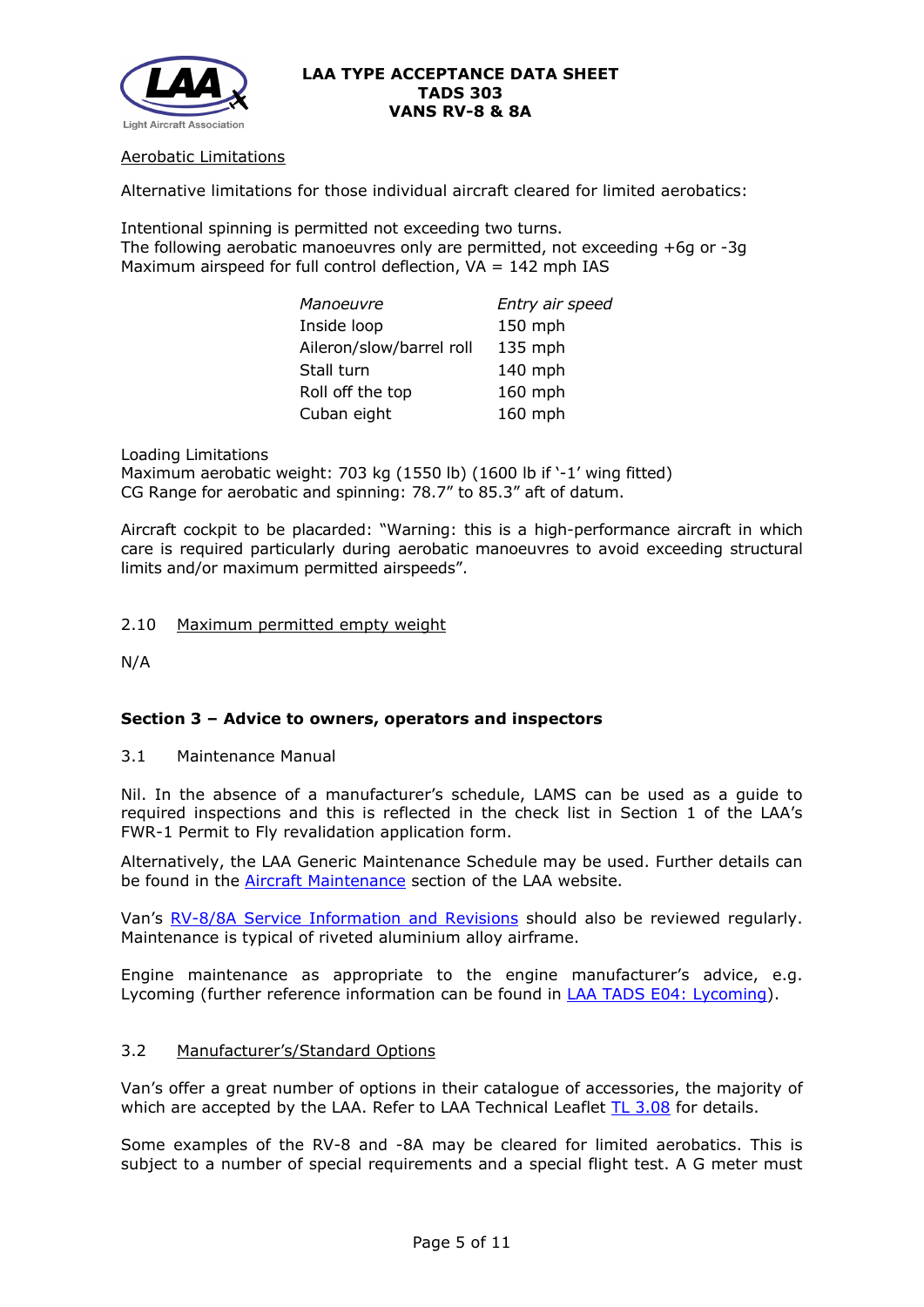

be fitted for aerobatic clearance. Contact LAA Engineering for the procedure to clear an aircraft for aerobatics.

In general, it is possible to convert an RV-8A to an RV-8 and vice versa. Contact LAA Engineering for advice prior to starting a conversion.

The following items are also permitted to be fitted as optional equipment, without further reference to LAA Engineering. Installations must be inspected by an LAA Inspector against the supplied installation instructions and a PMR entered into the logbook.

Note: Contact LAA Engineering for further details of a specific referenced mod.

| Manufacturer/Supplier   | LAA Mod No<br>Description                              |           |  |  |
|-------------------------|--------------------------------------------------------|-----------|--|--|
| Andair                  | Fuel<br>PX375-TC (on fuel injected<br>pump             | n/a       |  |  |
|                         | engines only and only pump serial numbers              |           |  |  |
|                         | 30453 and on)                                          |           |  |  |
| Andair                  | Lockable fuel caps                                     | n/a       |  |  |
| Bell                    | Tailwheel fork                                         | Mod 12276 |  |  |
| Beringer                | RF-022(A) main wheels and EA-002N(A)                   | Mod 15588 |  |  |
|                         | brake assemblies                                       |           |  |  |
| Beringer                | RA-015(A) nose wheel assembly                          | Mod 15588 |  |  |
| <b>Briggs Airmotive</b> | Nosewheel bearing spacers                              | Mod 12265 |  |  |
| Delrin                  | Aileron stop                                           | Mod 12593 |  |  |
| Dynon                   | Pitot/static/AoA head on a Gretz mount                 | Mod 12540 |  |  |
| Dynon                   | Heated pitot/AoA head on a Safeair1 mount              | Mod 13866 |  |  |
| <b>FlyLED</b>           | 'Original' and 'Skinny board' nav/strobe lights        | Mod 15483 |  |  |
| Grove Aircraft Landing  | RV-8 Standard Lightweight Gear p1220-1                 | n/a       |  |  |
| Gear Systems Inc        |                                                        |           |  |  |
| Grove Aircraft Landing  | RV-8 Airfoiled Lightweight Gear p/n1219-1              | n/a       |  |  |
| Gear Systems Inc        |                                                        |           |  |  |
| JD Air Parts            | Tailwheel fork assembly                                | n/a       |  |  |
| JD Air Parts            | Lightweight tailwheel                                  | n/a       |  |  |
| JD Air Parts            | Tailwheel steering link                                | n/a       |  |  |
| Rocket                  | Tailwheel steering link                                | Mod 11575 |  |  |
| Sega                    | Tailwheel fork                                         | Mod 12414 |  |  |
| Ziptips                 | Premier wingtips in place of standard Vans<br>wingtips | Mod 14898 |  |  |
| Whelen                  | Microburst series nav and strobe lights                | n/a       |  |  |
| n/a                     | Bonding of canopy (also see <i>instructions</i> )      | Mod 12801 |  |  |

## 3.3 Manufacturer's Information (including Service Bulletins, Service Letters, etc)

In the absence of any over-riding LAA classification, inspections and modifications published by the manufacturer should be satisfied according to the recommendation of the manufacturer. It is the owner's responsibility to be aware of and supply such information to their Inspector.

Copies of RV-8/8A continuing airworthiness, service information and plans revisions can be downloaded from the Van's Aircraft website: RV-8/8A Service Information and [Revisions](https://www.vansaircraft.com/service-information-and-revisions/?aircraft=rv-8&doctype=all&sort=date)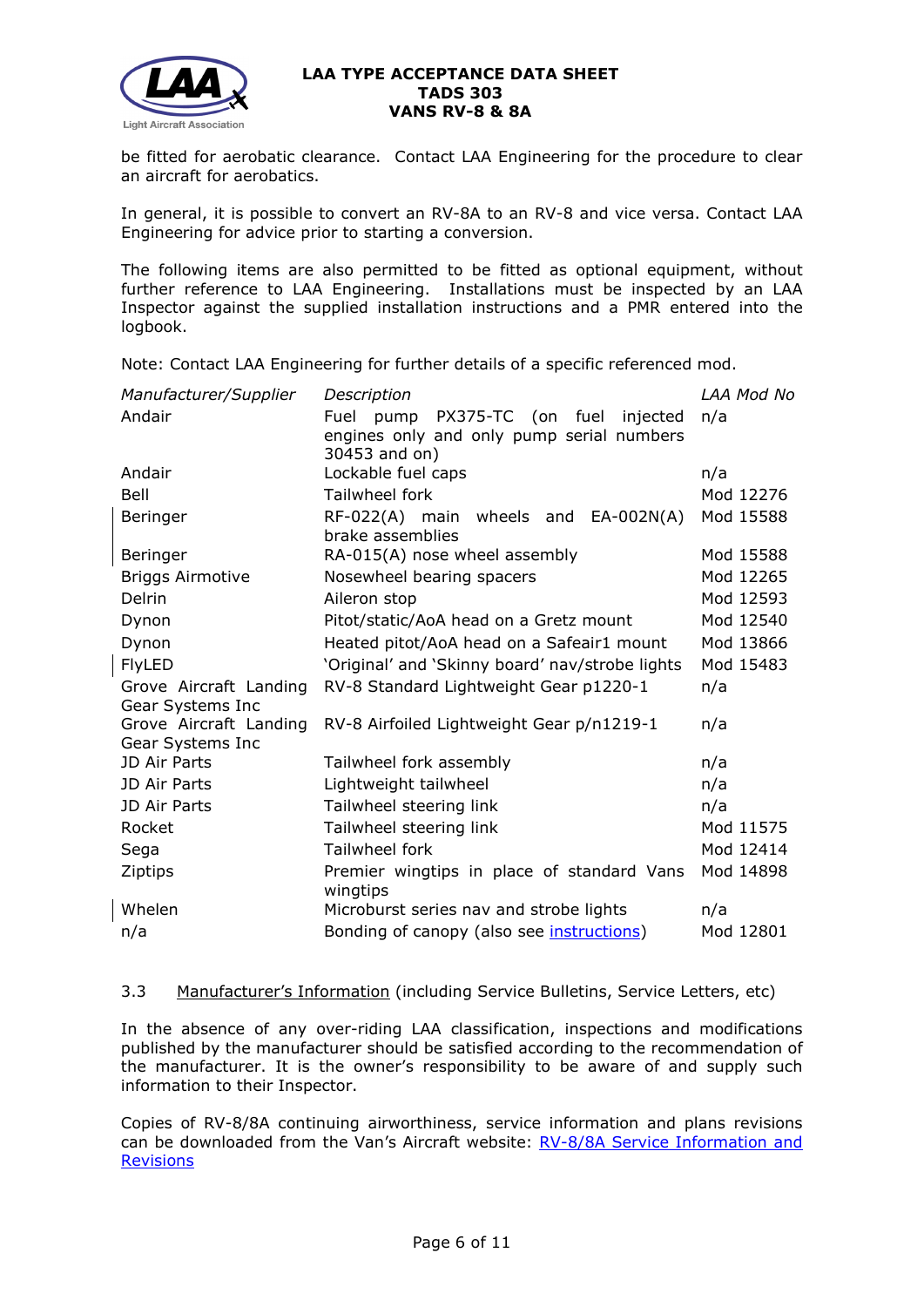

## Notifications and Service Letters:

| Reference ID                       | Dated     | Description                                      |  |
|------------------------------------|-----------|--------------------------------------------------|--|
| SL-00014                           | 26 Aug 20 | Optional added stiffener in tail<br>cone         |  |
| SL 15-11-20                        | 23 Dec 15 | RV - Aerobatic gross weight                      |  |
| N 14-12-11                         | 11 Dec 14 | VS-801PP vertical stabiliser skins               |  |
| N 14-10-24                         | 24 Oct 14 | Heat muff screen installation                    |  |
| N 14-07-03                         | 03 Jul 14 | SAIB HQ-14-16 all-metal lock<br>nuts             |  |
| N Fuel Valve Lever II Installation | 20 Dec 11 | Fuel valve lever II installation                 |  |
| N Buying a Flying RV               | 19 Apr 11 | A letter to prospective buyers of<br>flying RVs  |  |
| <b>SL Soft Rivets</b>              | 26 Nov 07 | Soft rivets                                      |  |
| <b>N Master Switch</b>             | 16 Nov 07 | Inspect master switch                            |  |
| <b>SL Nose Gear</b>                | 09 Nov 07 | Nose gear leg and fork upgrade                   |  |
| <b>N Nosewheel Torque</b>          | 06 Sep 07 | Tricycle gear aircraft nose wheel<br>torque      |  |
| N Dynafocal II                     | 05 Apr 07 | Dynafocal II mounts                              |  |
| <b>N Battery Cables</b>            | 18 Oct 06 | #2 Battery cables                                |  |
| N 60 Amp Alternator Wiring Change  | 13 Feb 06 | 60 Amp alternator                                |  |
| N FAB SB 05                        | 01 Oct 05 | Filtered Airbox advisory                         |  |
| <b>N Nosegear Design</b>           | 10 Mar 05 | Nose gear design                                 |  |
| N Buying a Used RV Kit             | 11 Aug 04 | Buying a second-hand RV kit                      |  |
| N Buying a Flying RV               | 30 Jun 04 | Buying a flying RV (see also 19<br>Apr 11 above) |  |
| <b>N</b> Gascolator                | 04 Sep 03 | GAS-3 gascolator recall                          |  |
| N Hartzell HC-C2YK-1BF             | 01 Mar 03 | Hartzell HC-C2YR prop                            |  |
| N Hartzell HC-C2YR-1BF             | 01 Mar 03 | Hartzell HC-C2YK prop                            |  |
| <b>N CT-83F</b>                    | 14 Nov 01 | CT 82Fand CT 83F                                 |  |
| <b>N Anti-Rotation Bracket</b>     | 12 Jun 00 | Fuel pickup tube anti-rotation<br>bracket        |  |
| Letter RV-8/8A QB Wing Bolts       | 19 May 00 | Letter to Quick Builders re QB<br>wing bolts     |  |

## Service Bulletins:

| Reference ID    | Dated     | Description                                                                                                                                                                                                                                              |
|-----------------|-----------|----------------------------------------------------------------------------------------------------------------------------------------------------------------------------------------------------------------------------------------------------------|
| <b>SB 00031</b> | 24 Nov 20 | Quick build firewall fastener inspection and<br>replacement                                                                                                                                                                                              |
| <b>SB 00006</b> | 06 May 20 | Potential leaking of Kavlico pressure sensors                                                                                                                                                                                                            |
| SB 18-05-21     | 21 May 18 | Proper installation of gauge plug in fuel spider                                                                                                                                                                                                         |
| SB 16-12-16     | 16 Dec 16 | Missing centre section bolts (Note that although the<br>applicability is to quick-build kits, at least one non-<br>quick-build kit has been found in the UK with missing<br>bolts, therefore all aircraft should be checked) (See<br>also LAA/AWA/17/01) |
| SB 16-03-28     | 28 Mar 16 | Cracking of wing aft spar web at the inboard aileron<br>hinge bracket attach rivets (note that the rectification<br>actions given in this bulletin are acceptable to LAA and<br>no separate repair application is necessary)                             |
| SB 14-12-22     | 22 Dec 14 | Nose stop flange installation                                                                                                                                                                                                                            |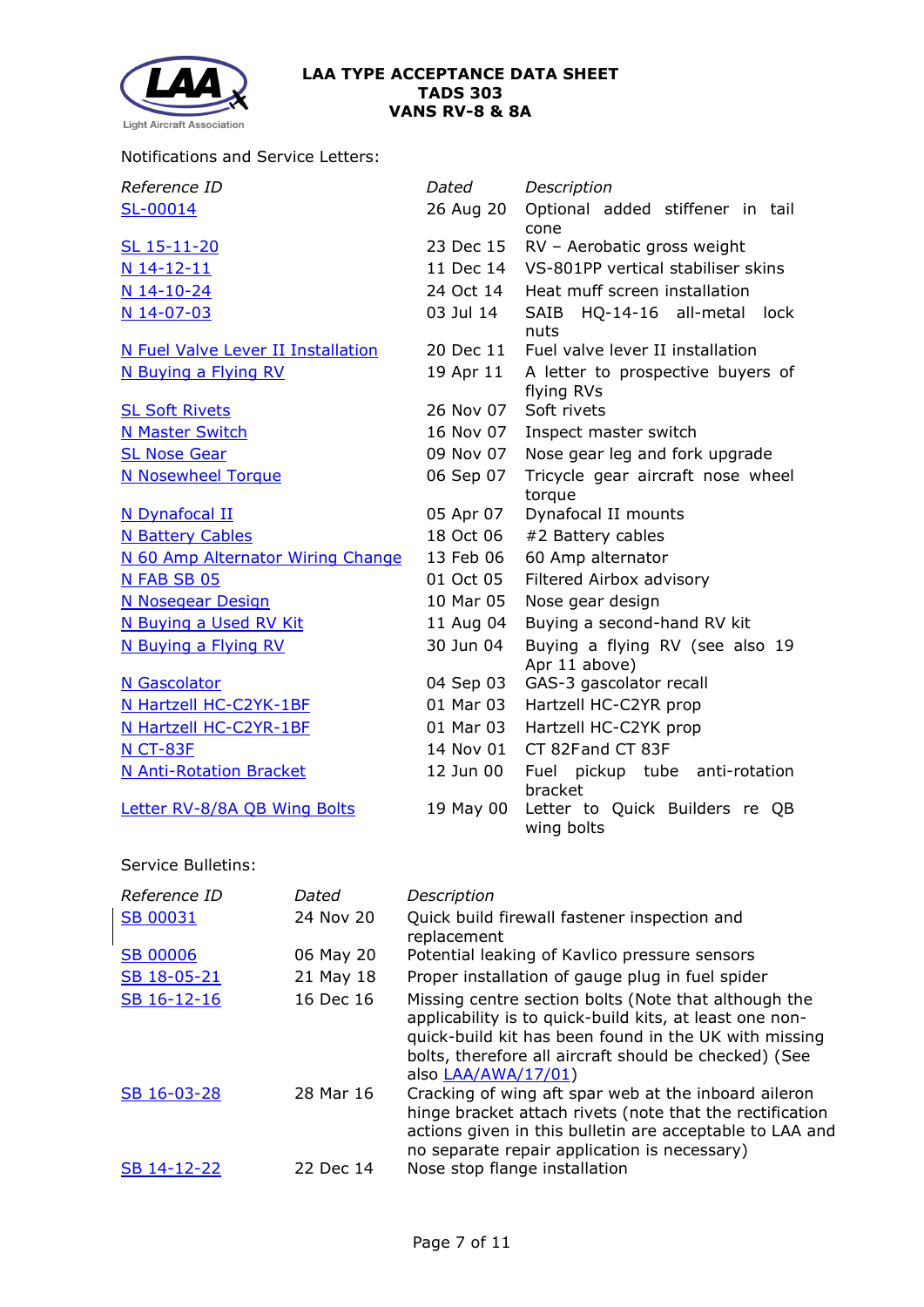

| SB 14-02-05       | 05 Feb 14 | Cracks in elevator spar (see MOD/303/002)                                                     |
|-------------------|-----------|-----------------------------------------------------------------------------------------------|
| SB 14-01-31       | 31 Jan 14 | Horizontal stabiliser cracks (see MOD/303/001)                                                |
| SB 12-08-14       | 14 Aug 12 | Inspect for missing wing attach bolts                                                         |
| SB 11-9-13        | 13 Sep 11 | Fuel tank slosh inspection                                                                    |
| SB 07-11-09       | 09 Nov 07 | Nose gear leg and fork upgrade                                                                |
| SB 07-11-09 FAQ's | 09 Nov 07 | Nose gear SB FAQs                                                                             |
| SB 07-4-12        | 12 Apr 07 | Securing flap motor rod end bearing                                                           |
| SB 07-2-6         | 06 Feb 07 | Affixing the passenger control stick permanently                                              |
| SB 06-9-20        | 20 Sep 06 | Trim cable anchor                                                                             |
| SB 06-2-23        | 23 Feb 06 | Safetying of standard and flop-type fuel pickup tubes<br>(see also related <b>LAA letter)</b> |
| SB 04-3-1         | 01 Mar 04 | Electric flap motor recall                                                                    |
| SB 02-12-1        | 01 Dec 02 | Pre-manufactured hoses                                                                        |
| SB 96-10-2        | 02 Oct 96 | Full swivel tail wheel                                                                        |
| SB 96-10-1        | 01 Oct 96 | Filtered airbox                                                                               |

# 3.4 Special Inspection Points

- 1. Builders not familiar with the form of solid construction used in this type are encouraged to practise on scrap test pieces to learn techniques of riveting before starting on actual construction.
- 2. These are high-performance aircraft and top-quality workmanship is essential.
- 3. The engine compartments of these aircraft are fairly cramped and care should be taken to avoid overheating problems, charring of the cowlings near the exhaust, vapour-lock due to pre-heating of fuel in gascolator, etc. Insulating the exhaust pipes has been found to help, but can cause problems with premature and hidden corrosion of the exhaust pipes underneath.
- 4. The flaps are operated by rod-ends on the operating pushrods without any back-up capturing feature and therefore the rod-ends must be checked carefully for wear to ensure that there is no possibility of a rod-end coming adrift from a flap.
- 5. Check that fuselage fairing around rear of tailplane is well secured since if this fairing comes loose it could cause the elevator to jam.
- 6. Take care to minimise operating friction in flying controls by careful attention to hinges, rod-ends, lubrication etc.
- 7. Note that the trailing edge profile on control surfaces is critical to control characteristics. If manual elevator trim fitted, refer to [SB 06-9-20](http://www.lightaircraftassociation.co.uk/engineering/TADs/303/sb06-9-20.pdf) regarding problems with rear attachment of trim cable.
- 8. Longitudinal levelling datum for weight is the cockpit rails.
- 9. Cracks have been found on rudder pedal welded assemblies in the vicinity of the plastic mounting bushes.
- 10. Note that fuel tank flop tubes and inverted oil systems are not prerequisites for aerobatic clearance; however, aircraft must be individually cleared for aerobatic operation after an assessment of their equipment and configuration.
- 11. Where the optional rear rudder pedals are fitted, the bolt attaching the pedal push rods to the rudder cable idler, as well as the push rods themselves, must be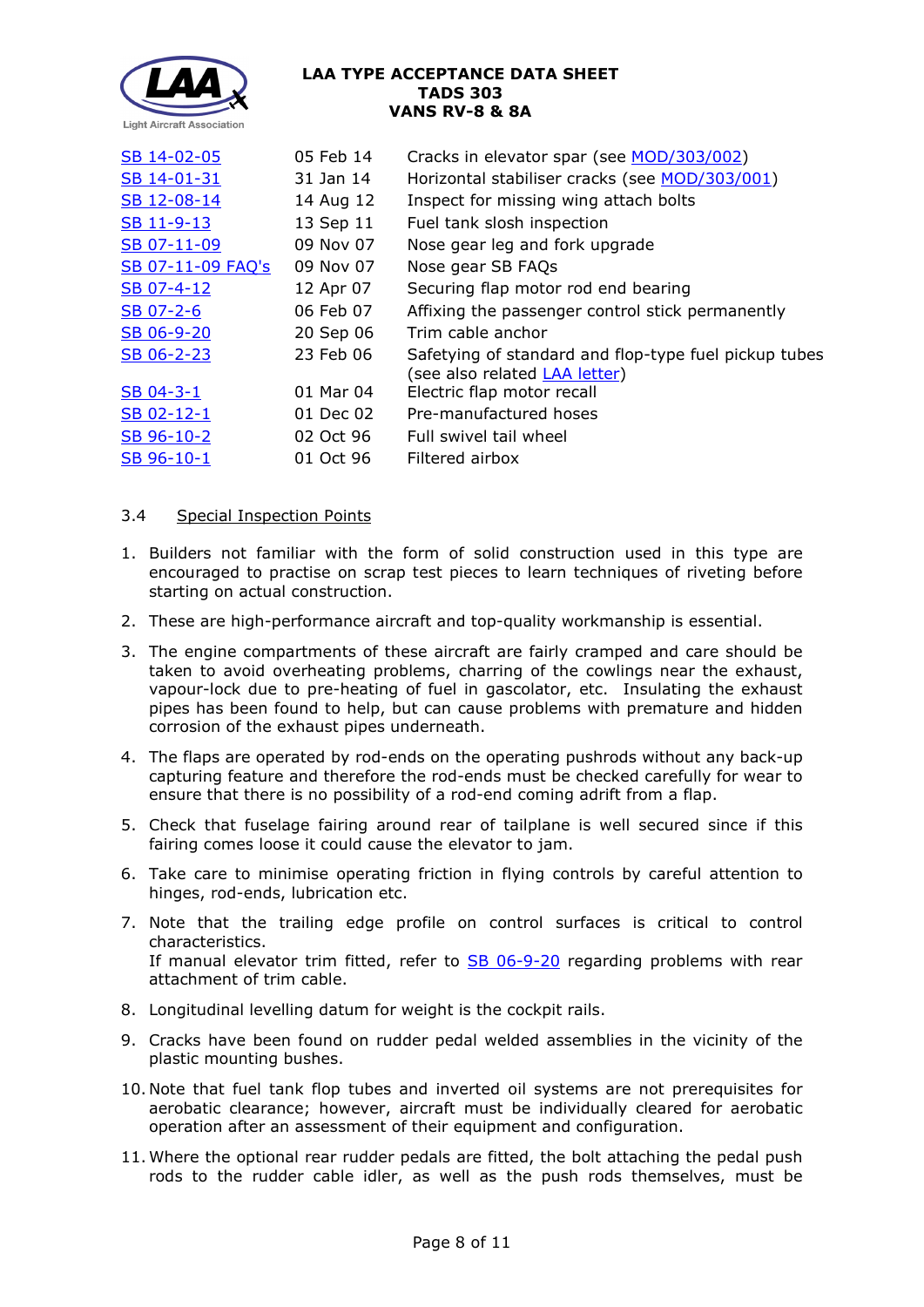

inspected annually for signs of bending. The rod end at the end of the push rods must be checked to ensure that there is sufficient clearance between the rod ends and the washers to allow proper movement.

- 12. With the similar RV-6A model, problems have been experienced with the nosewheel jamming in the spat and it is important to trim the nosewheel spat to ensure generous clearance between the tyre and the wheel aperture in the spat (circa half an inch), and to maintain the correct nosewheel tyre pressure. It is also important to maintain suitable preload on the nosewheel axle bearings, torqueing up the axle nut gently as required in the absence of a conventional spacer between the bearings. Note that the wheel spats may be used as part of the locking system for the axle nuts, so if the aircraft is operated with spats removed, alternative means of locking the axle nuts is required. Later type nosewheel forks provided by Van's seek to improve this issue by raising the ground clearance of the nose leg.
- 13. Engine mount cracks have been reported in the vicinity of the undercarriage leg sockets on tailwheel RV-6 model, especially when operated from grass fields. Although the RV-8 uses a different method of attaching the main undercarriage, cracks may also occur at other points on the engine mount and they must be carefully and regularly inspected. For repairs to engine mounts, consult with LAA Engineering and prior to carrying out any repairs, submit a LAA/MOD [8: Repair](http://www.lightaircraftassociation.co.uk/engineering/StandardForms/LAA-MOD%208%20-%20Repair.pdf)  [Proposal](http://www.lightaircraftassociation.co.uk/engineering/StandardForms/LAA-MOD%208%20-%20Repair.pdf) form unless otherwise directed by LAA Engineering. Note: Nigel Reddish has approval to carry out repairs to RV engine mounts without further reference to LAA Engineering under Mod Number 11076 (Email: [sreddishandson@btconnect.com](mailto:sreddishandson@btconnect.com) Telephone: 01623 810300).

## 3.5 Operational Issues

The following Safety Spot articles are relevant to Van's RV-8/8A aircraft

- 1 *Light Aviation* issue [December 2010](http://www.lightaircraftassociation.co.uk/2010/Magazine/2010/Dec/safety_spot_dec_10.pdf) *Weld failure in rudder pedal* Slightly crooked rudder pedals had weld failure upon closer inspection. Aircraft had been in a ground loop incident previously and pedal structure may have been overloaded.
- 2 *Light Aviation* issue [October 2011](http://www.lightaircraftassociation.co.uk/2011/Magazine/Oct/Safety%20Spot%20Oct.pdf) *Rudder pedal jam* Upon normal braking the rudder pedals jammed. The supporting lug appears to take some sideways load, but not much deflection seen.
- 3 *Light Aviation* issue [March 2014](http://www.lightaircraftassociation.co.uk/2014/Mag/Mar/safetyspot_mar.pdf) *Checks for empennage*

and [LAA/AWA/14/03](http://www.lightaircraftassociation.co.uk/MM/LAA%20AWA%2014%2003.pdf)

*cracks* Relevant to RV-8. Four RV-6s found with cracks in the tail plane, all cracks slightly different and if found contact LAA engineering with repair program so it could be looked at by structures specialists. Cross refer also to [LAA/AWA/14/02](http://www.lightaircraftassociation.co.uk/MM/LAA%20AWA%2014%2002.pdf)

- 4 *Light Aviation* issue [June 2016](http://www.lightaircraftassociation.co.uk/2016/Magazine/June/safety_spot.pdf) *Rear spar web cracks* Van's [SB 16-03-28](https://lightaircraftassociation.co.uk/Engineering/s/TADS/323/sb16-03-28.pdf) released detailing possibility of cracking at the inboard aileron hinge bracket. More likely found on high use aerobatic examples of type.
- 5 *Light Aviation* issue [February 2017](http://www.lightaircraftassociation.co.uk/2017/Magazine/Feb/safety_spot.pdf) *Quick built kit bolt missing* Quick build Van's RV8 taildragger kits may be missing vital undercarriage centre section bolts compromising main spar. Non QB kit also found missing bolt see [LAA/AWA/17/01](http://www.lightaircraftassociation.co.uk/engineering/TADs/303/RV8%20missing%20bolts.pdf)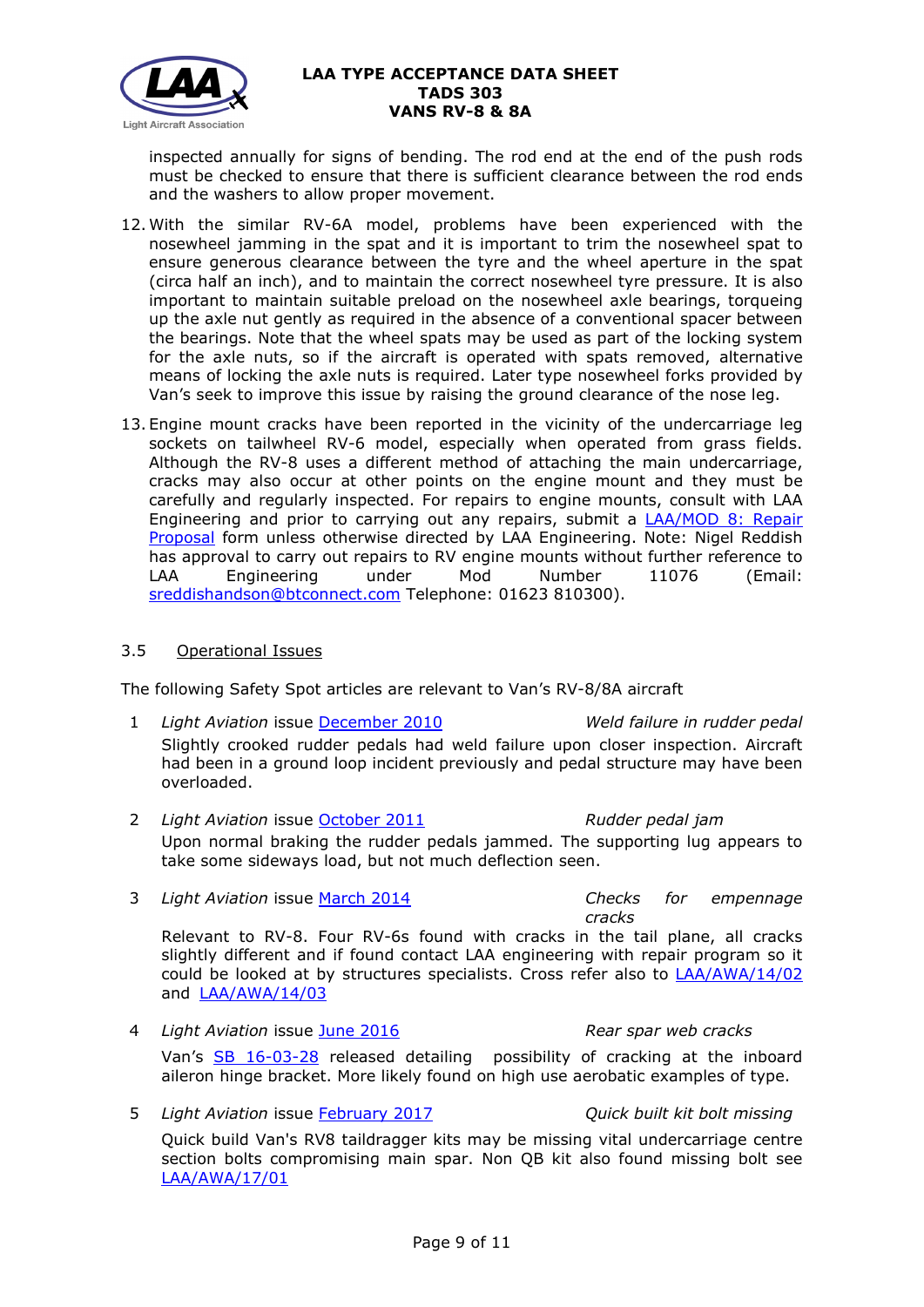

Other Operational Issues and Notes:

- 1. Adjustments to lateral trim can be made by lightly dressing aileron trailing edges.
- 2. These are high-performance aircraft but nevertheless the designs are well developed and thanks to good handling characteristics they have achieved a good accident-free record.
- 3. Care must be taken with the distribution of baggage between the front and rear baggage compartments depending on whether flying solo or with a passenger, otherwise cg range limits can be exceeded.
- 4. The stall warner vane (if fitted) may need adjusting to sound the hooter at the correct airspeed.
- 5. Problems have been experienced with the similar RV-6A nose leg, especially when operating off grass, with instances of the nosewheel bending back and the strut digging into the ground, causing a rapid stop and further damage. In order to avoid this risk, it is important to maintain the correct nosewheel tyre pressure, and to trim the spat to ensure generous clearance between the tyre and the wheel aperture in the spat (circa half an inch). It is also important to maintain suitable preload on the nosewheel axle bearings, torqueing up the axle nut gently as required in the absence of a conventional spacer between the bearings. It is also important to land the aircraft on the mainwheels first and hold the nosewheel off the ground during the initial part of the landing roll, rather than landing on all three wheels together which encourages wheelbarrowing and overloading the nosewheel.
- 6. With a Lycoming O-320 engine as supplied through Vans in a Vans airframe, some owners have found that engines supplied with an 10-5217 carburettor ran too lean, leading to rapid temperature rise and a serious risk of overheating in the climb and unduly high temperatures in the cruise. This may be because the Vans intake ducts are more efficient than normal and allow a greater airflow than in other Lycoming installations. This appears to be a particular serious problem when constant speed propellers are used, allowing the engine to develop full power (and therefore maximum heat) in the climb. In some cases, this has meant having to throttle back at about 1000 ft agl after take-off, to avoid exceeding engine temperature limits and risking engine damage. Some owners have resorted to drilling out the carburettor main jet with a  $#39$  drill to cure the problem, but this modification presumably negates the warranty. Marvel-Schebler suggest that their alternative 10-3678-32 carburettor is set up to 'more rich' than the 10-5217, and should be suitable in this application, but some owners report this causing a flat spot between 1300 and 1500 RPM.

# 3.6 Standard Modifications

The following Standard Modifications have been approved on the type. The Standard Modification leaflet associated with each modification (published on the website) must be followed and an [LAA/MOD1](http://www.lightaircraftassociation.co.uk/engineering/StandardForms/LAA-MOD%201%20-%20Standard%20Mod%20Incorporation.docx) form completed and return to LAA Engineering in each case (see also [TL 3.06\)](http://www.lightaircraftassociation.co.uk/engineering/TechnicalLeaflets/Mods%20and%20Repairs/TL%203.06%20Using%20an%20LAA%20Approved%20Standard%20Mod.pdf).